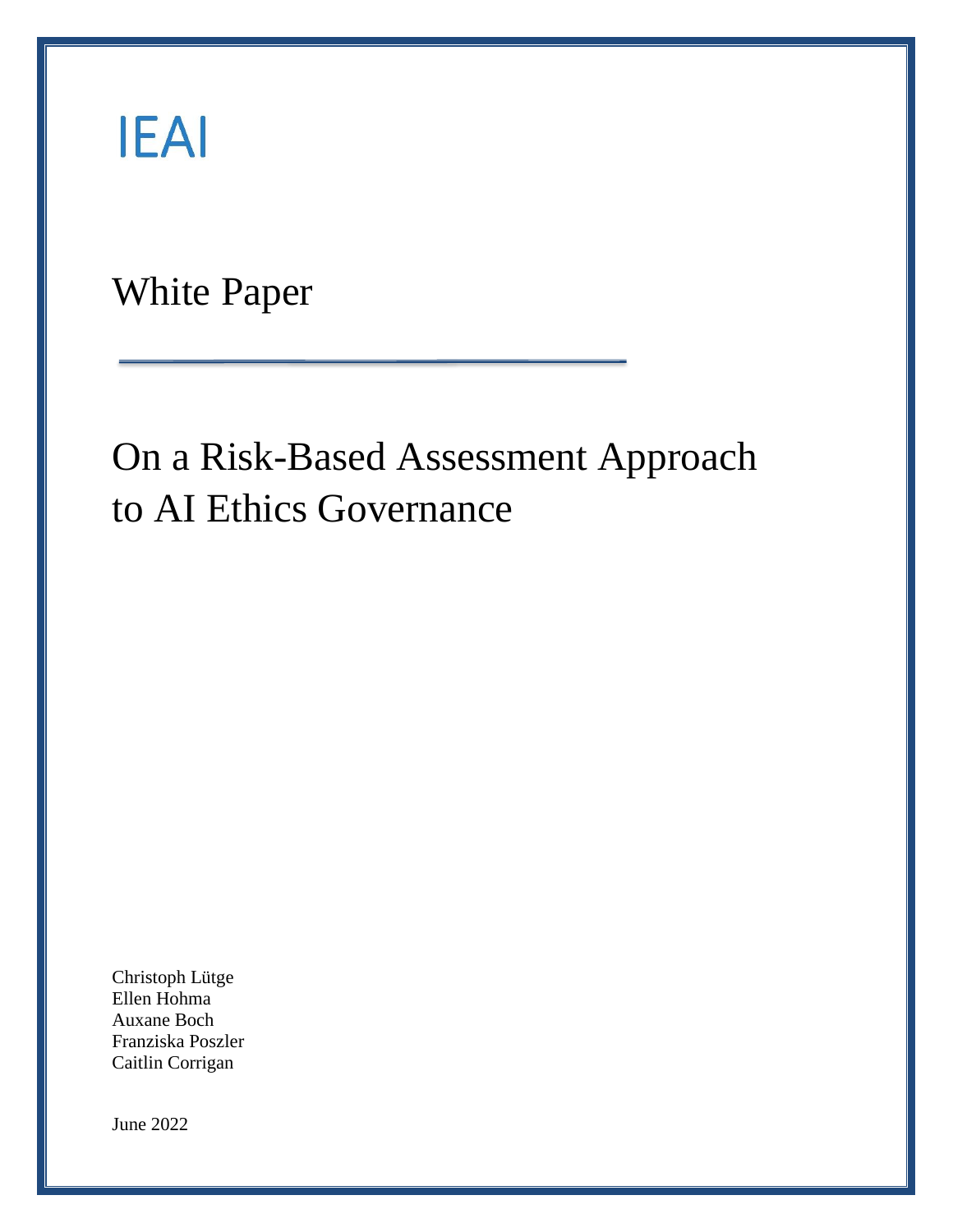In April 2021, the European Commission published a proposal for regulation to harmonize rules on Artificial Intelligence, with a goal of promoting both excellence in AI and trustworthy AI (Regulation 2021/0106). Key to this proposal is a "risk-based approach" to AI governance. Under this approach, AIenabled systems can be considered minimal or no risk, limited risk, high-risk or prohibited (such as realtime biometric identification). The classification in these categories has real implications in terms of the scrutiny, transparency and regulation that products (and their suppliers) will face.

Nevertheless, concrete instructions for how to independently conduct corresponding risk classifications in the first place still have to be developed. Uncertainty in how to accurately assess risk may leave suppliers in doubt about the true level of risk that their AI poses to society. Consequently, suppliers may either overevaluate their technology's riskiness, hindering effective market roll-out, or under-evaluate their technology's riskiness, leading to the (under-regulated) introduction of high-risk AI into society. The EU AI Act proposes, for example, that the execution of adequate risk assessment is necessary for high-risk systems, but leaves open the question of what such a methodology concretely entails. Therefore, key concepts raised in the EU AI Act deserve clarification and extension, namely:

- What do we mean by risk?
- What are the different dimensions of risk with regard to AI? and
- How can we properly assess risk in order to classify and regulate AI-systems in an effective and efficient way?

In order to turn comprehensive policy into effective practice, developers, regulators and third party certifiers need applied assessment mechanisms to determine ethical and societal risks for specific AI applications. All these stakeholders (governments, monitors, companies and users) have limited resources and capacity to carry out (as well as comprehend) risk assessments or the regulatory oversight that follows when a system is classified as "high-risk". Therefore, in order to promote the most efficient and effective use of resources for all, we need better tools to define what actually needs attention, oversight and effective scrutiny.

With this in mind and as it one of IEAI's main ambitions is to turn ethics into practice (e.g., Lütge, 2017; Lütge et al., 2021; Lütge & Uhl, 2021), our research team has outlined a first step towards operationalizing an applied "risk-based assessment approach" to AI ethics governance. Using this approach, individuals can conceptualize, assess, identify and visualize the many dimensions, the loci and extents of ethical and societal risks posed by a particular AI application. The blueprint we outline in the following sections follows a three step approach that builds off existing practices, including (1) Granular Risks Assessment, (2) Granular Risks Visualization and (3) Holistic Risk Categorization.

### **Applying Risk-Based Assessment to AI ethics**

Risks are defined as a general probability of negative consequences to actions (Cambridge Dictionary, 2022). In the context of AI applications, those risks need to be considered within the scope of a society as possible threats for groups or individuals, whether legal or ethical. Additionally, the perception of such risks depends on the value attached to them, and thus risks are, to a certain extent, culture dependent (Dietz & Schwom, 2017).

Nevertheless, unified steps have been identified to produce a comprehensive risk assessment for AI applications (Australian and New Zealand Standards, 2004; Renn, 2008; Nagböl et al., 2021):

- 1. Identify and estimate the likelihood of occurrence of a risk,
- 2. Analyze the nature, intensity and level of impact a risk presents, and
- 3. Evaluate and prioritize according to the significance of a risk building off standards and terms of reference

According to the European AI Act proposal (Regulation 2021/0106), this assessment needs to include quantitative or qualitative measures prior, during and after the implementation of the technology in society,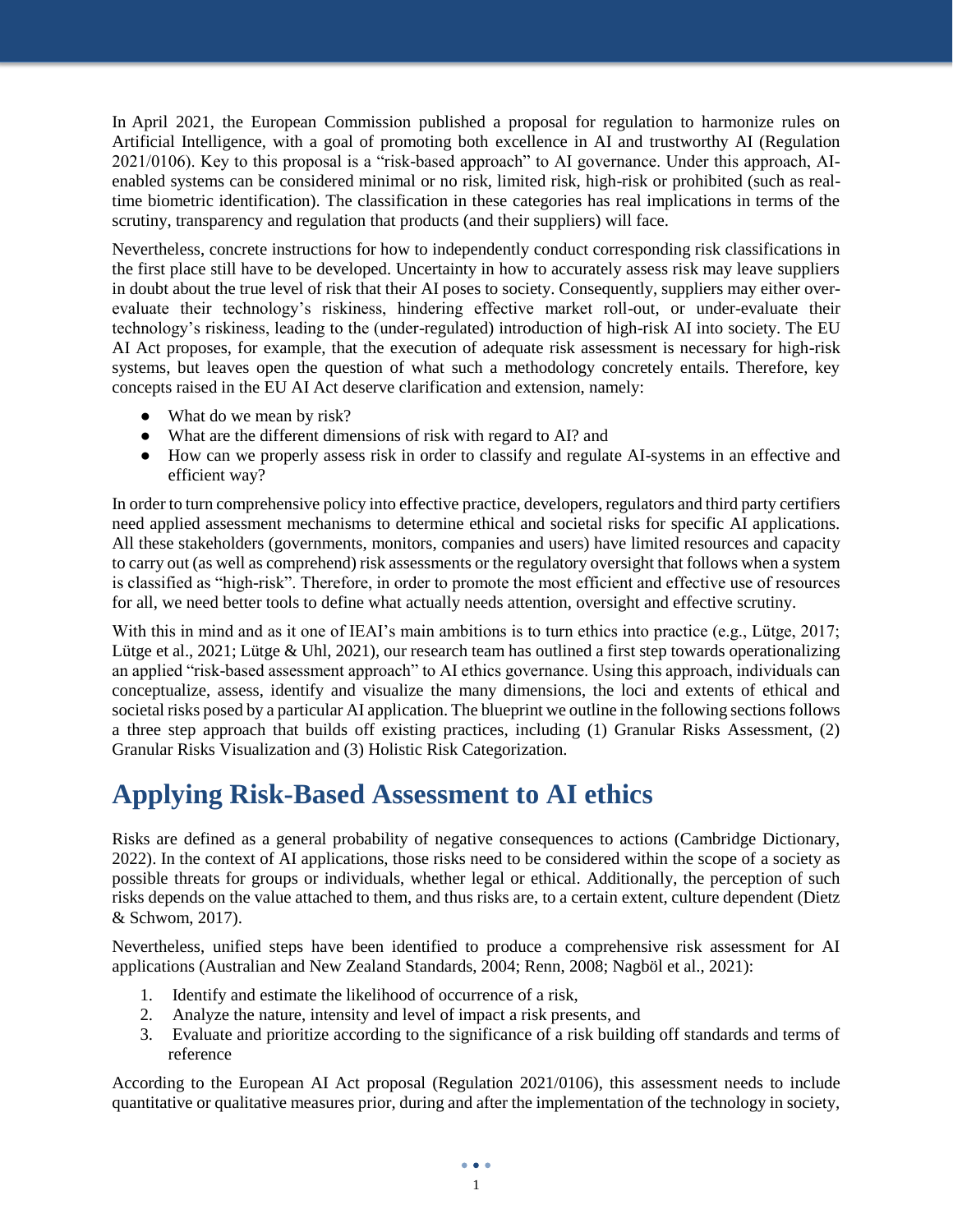and should be done on the AI within a system and on the purpose of the overall system (Ezeani et al., 2022). This assessment can then allow for adapted risk management actions to reduce the impact of an identified issue to an acceptable standard. For this endeavor, we will next review existing risk assessment approaches proposed by policymakers, academics and industry and investigate their common attributes and shortcomings.

### **Risk assessment approaches by policymakers**

Following the recent exponential growth of the use of AI in society, governments and international organizations are developing and proposing more and more risk assessment guidelines and tools to prevent foreseeable harm to populations. Here we outline several of these guidelines.

**The AI Act**: In April 2021, the European Commission was the first to propose a legal regulatory framework for AI-systems and the risks they might bring (Regulation 2021/0106- The AI Act). The main aim of this proposal is to ensure the respect of fundamental rights for humans and businesses, as stated in the EU charter of Fundamental Rights (Charter 2012/C 326/02), and the proportional limitations to the freedom to conduct business, art and science.

The AI Act proposes a classification in four levels of risks for AI-systems based on their threat to health, safety and fundamental rights, namely (1) unacceptable, (2) high, (3) limited and (4) minimal. Proportionate requirements and obligations for regulation to follow accordingly based on the level of risk. The proposition for harmonized standards proposes tools for risk assessment based on specific domains and intention of use. For instance, AI used in education and vocational training, creditworthiness, and law enforcement are classified as high-risk automatically because of the domains they are employed in. However, it is important to note that this proposition is still under review and being modified at the time of the publication of this report.

**The OECD Framework for the Classification of AI systems:** The Organization for Economic and Cooperation and Development proposed a first look into such a framework for policy makers in 2022 (OECD, 2022) following a four pronged evaluation of risks: (1) the context for deployment, intended use, and sector, (2) data governance impacting the system outputs, (3) the type of algorithm used and its transparency, autonomy, and privacy abilities and (4) the performance and outputs of the system. This proposition is accompanied by values and principles (OECD, 2021) aligning with the European commission AI High Level Expert Group's 7 key principles for trustworthy AI (AI HLEG, 2019), and the United Nation Sustainable Development Goals (UN SDGs; United Nations, 2015).

**The UNESCO Recommendations:** Similar principles supporting risk identification for policy makers were proposed by the United Nations Educational, Scientific and Cultural Organisation in November 2021 in their *Recommendations on the Ethics of Artificial Intelligence* (UNESCO, 2021). In addition to the already mentioned frameworks, those recommendations emphasize the risks for the environment and ecosystems and the need for education, awareness and literacy of the general population to reduce involuntary misuse and misconception on AI systems. Therefore, risks are to be evaluated for society as a whole through SDGs, fundamental freedom, human dignity and human rights respect and protection assessment throughout the life-cycle of the system.

**National Level Initiatives:** On the national level, countries such as Germany, the UK, and the USA have also proposed interesting approaches to risk assessment of AI systems. The Artificial Intelligence Strategy (AIS) group of the German Federal Government proposed in 2020 a strategy for AI built on a risk-based approach in five levels (German Federal Government, 2020). In their proposition, risks lie for example with data privacy and fairness issues, sustainability and education for the general populations. In the UK, the Centre for Data Ethics and Innovation (2020) proposed in their *AI Barometer Report* an analysis of risks to be evaluated in AI systems. The document highlights the need for an assessment of algorithmic bias and discrimination, explainability, and data privacy, while emphasizing the need for state regulatory capacity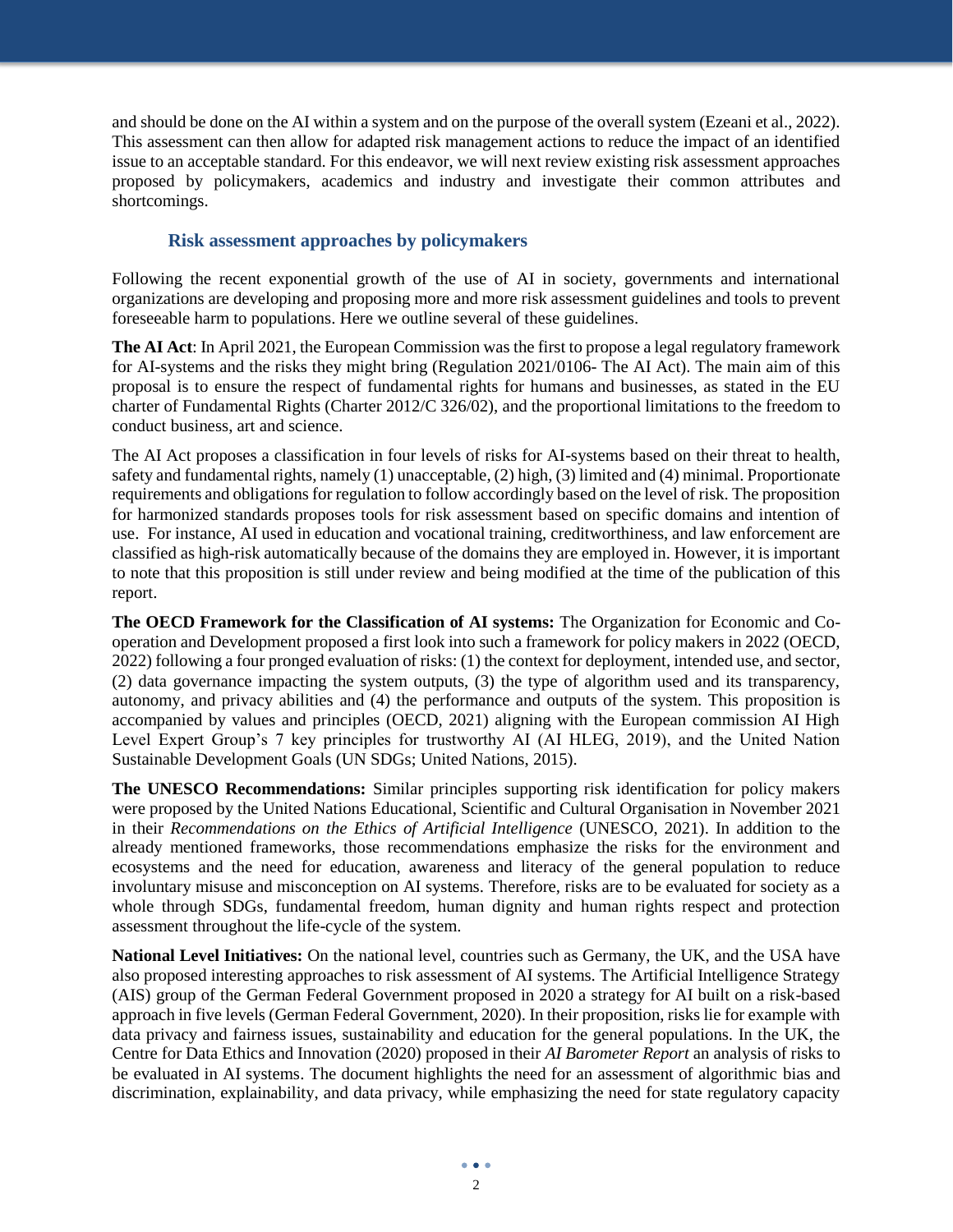and the general risk of losing public trust in institution and AI if not done adequately. Finally, in the U.S., the Department for Homeland Security proposes a risk assessment test for AI systems looking at factors such as "debugability" and "evolvability" of the tool (Public-Private Analytic Exchange Program Partners, 2018). In Parallel, the National Institute of Standards and Technology is working at developing a Risk management Framework for AI (NIST, 2021), with the inclusion in their approach of unintentional and unanticipated outcomes.

Ultimately, AI risk assessment is a widespread approach across countries and public organizations, with strong similar values at its heart, to avoid foreseeable and unintended adverse consequences on society and individuals. Only few approaches propose practical and clear tools and sandboxes to be used to evaluate AI systems at this point, and none is yet recognized as meeting the needs of practitioners.

#### **Risk assessment approaches by academia**

Next to legislative drafts from policymakers, scholars have added to this discussion by clarifying the concept of risk in the field of AI ethics in order to propose roadmaps on how to assess, design and develop 'ethical' technology. For example, Wirtz et al. (2022) provide a structured literature review on AI governance approaches. Based on this, they highlight the variety of AI risk types (such as economic, social, ethical and legal) and propose "an *integrative AI governance framework matching AI risks with guidelines*". More practitioner-oriented, Floridi et al. (2022) published a procedure called *capAI* for assessing an AI systems' conformity with the EU AI Act. Their work aims to serve companies as a governance tool to assess technologies in terms of legal compliance, ethical soundness and technical robustness. These frameworks and assessments highlight the importance of not only paying attention to hard impacts, i.e., 'quantifiable risks' but ever more so to consider soft impacts, i.e., ethical implications of those technologies (Kiran et al., 2015). However, scholars have already illustrated that quantification can also be achieved for 'soft impacts' and provided corresponding baselines for measurement. For example, Wernaart (2021) adopts six dimensions for determining the moral intensity of a situation (that follows from the introduction / adoption of a technology). These dimensions are: (1) *magnitude of consequence* (i.e., the sum of harm and benefits), (2) *social consensus* (around a particular action / issue), (3) *probability of effect* (i.e., probability that the effect will indeed take place), (4) *temporal immediacy* (i.e., the timespan between action and consequence), (5) *proximity* (i.e., sense of nearness towards the affected stakeholders) and (6) *concentration of effect* (i.e., focused on a single individual / group of individuals vs. spread over society). According to Wernaart (2021), with the help of these dimensions, it can be determined whether the situation is 'low stake' or 'high stake', which then has practical implications for the programming of a technology (e.g., who the moral authority is allowed to be).

Overall, it can be stated that "previous governance approaches lack a link between a risk analysis and the resulting guidelines" (Wirtz et al., 2022). Scholars even remark that AI ethics researchers have previously placed too much focus on the 'what' instead of the 'how' (Morley et al., 2021). Nevertheless, academics do provide some valuable insights, concepts and measures that can guide the development of a more practical AI risk assessment approach that is in sync with ethical guidelines / requirements.

#### **Risk assessment approaches by the industry**

There is a need to translate the existing conceptual frameworks to practical methodologies and tools to properly address the determined risks of AI systems. Similarly, both research and industry frequently call for a high level of interdisciplinarity in tackling AI risks (Bartneck et al., 2021; Kriebitz et al., 2022). This calls for the additional involvement of industry to provide practical solutions. In fact, technical tools to address risks linked to AI ethics have been proposed by many AI developers. Most of them target specific AI ethics principles, among them often fairness and transparency (Ayling & Chapman, 2021). To tackle fairness problems, toolkits, such as IBM's *AI Fairness 360 suite*, have been developed aiming at exhibiting or even removing biases in the used datasets or AI models. Techniques leveraging transparency highly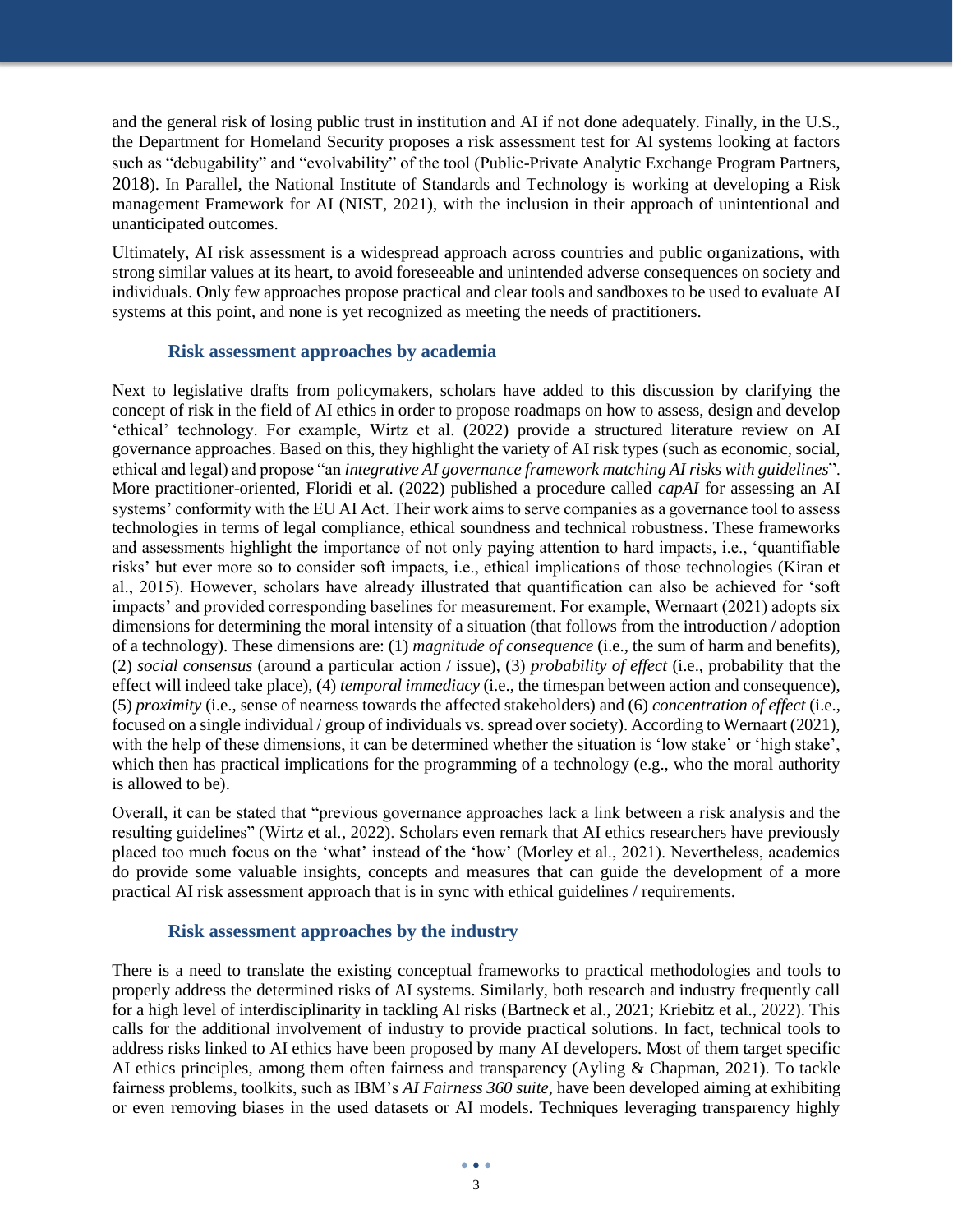complement fairness improving methods, as sources of bias can be more easily spotted. Further transparency enhancing systems often equipped with XAI techniques can help reveal hidden risks within the system. Also, non-technical methodologies targeting the assessment of specific AI ethics principles have been proposed. Especially participatory design processes raising awareness for ethical issues early in the development have been suggested – for example in the form of workshops – to increase diversity and include various stakeholder interests, such as those of civil society (Ayling & Chapman, 2021). Furthermore, methodologies that aim at providing a general risk check (e.g., relying on the 7 key principles for trustworthy AI) or categorization have been developed mostly in a non-technical format. Systematic risk management processes targeting specific shortcomings, such as stakeholder engagement (e.g., Clarke, 2019) or adaptation to organizational viewpoints (e.g., Felländer et al., 2021) can complement this approach.

Examples from practice indicate that many of these initiatives already have had an effect. Many companies (e.g., BMW<sup>1</sup>, Novartis<sup>2</sup>) recognize the risks linked to AI and have created codes of conducts for responsible use. For example, Ezeani et al. (2021) gathered examples for how industry stakeholders can begin to discuss and adapt AI risk assessment approaches. The Federation of European Risk Management Associations (FERMA), a consortium of 21 risk management associations, for instance, presents an "AI Risk Management Roadmap" investigating risks along multiple dimensions (Ezeani et al., 2021). Further, several partnerships and initiatives, such as Partnership on AI or The Software Alliance (BSA), have been founded to jointly discuss AI risks and solutions to them among practitioners (Ezeani et al., 2021). However, those examples also show that a standardized and uniform risk assessment procedure has not yet been reached, which hinders broader adoption of fitting governance.

#### **Shortcomings of existing risk assessment approaches**

Although significant research has been dedicated to solving the issue of assessing AI risks, and a variety of tools have already been developed for this purpose, there are still shortcomings of what has been proposed so far. A general challenge to creating comprehensive AI risk assessment approaches is linked to the subjective and contextual nature of risk, as well as its constant evolution and change (Corvellec, 2010). This results in diverse methodologies that are specifically designed to address particular types of risks or certain industries (Corvellec, 2010).

While on the one hand it would be handy to have a standardized and concrete procedure, on the other hand, it is questionable whether it would actually be practicable or even feasible to do so (Ezeani et al., 2021). This trade-off between generalizability and practicability and the resulting shortage of a unified framework creates another challenge for developing tools for AI risk assessment which is the current lack of regulatory obligation and requirements for any utilization of impact assessment methodologies (Ayling & Chapman, 2021). Certain official standards for risk assessment or management exist (e.g., ISO 31000, IEEE 7010- 2020), however, none of them are mandatory. The yet to be finalized and ratified EU AI Act will surely provide some guidance in this regard. Still, critiques have already been voiced as to whether the Act can satisfy demands for clarity, concretization and extensive applicability (e.g., Ebers, 2020; Hacker & Passoth, 202).

Risk assessment/management methodologies and tools can help solve the challenge of concrete applicability. However, major shortcomings have been identified with many of them. First, some methodologies fail to communicate identified risks to the responsible actors. Often, outputs of risk assessment methods are used for management purposes, instead of feeding back to developers to improve

 $\overline{a}$ 

<sup>&</sup>lt;sup>1</sup>https://www.bmwgroup.com/content/dam/grpw/websites/bmwgroup\_com/downloads/ENG\_PR\_CodeOf EthicsForAI\_Short.pdf

<sup>2</sup>https://www.novartis.com/about/strategy/data-and-digital/artificial-intelligence/our-commitment-ethical-andresponsible-use-ai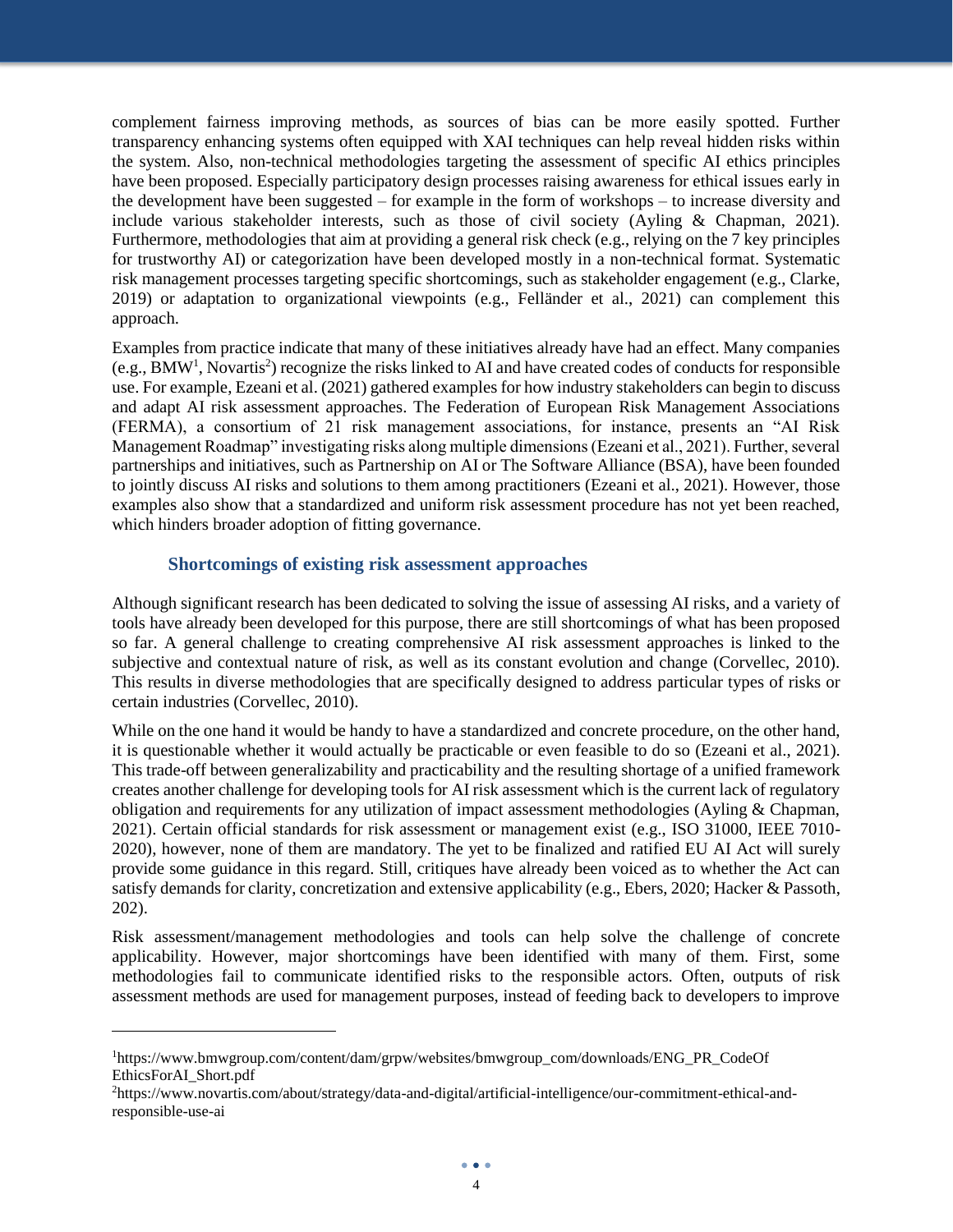systems and practices (Ayling & Chapman, 2021). Most tools are designed for internal self-assessment (Ayling & Chapman, 2021). Therefore, enactment upon identified system shortcomings and communication to, or supervision by, dedicated authorities is not ensured. Second, not all 'voices' are equally represented and heard during risk assessment and management. Especially user or society opinions are often underestimated and left out of the assessment process (Ayling & Chapman, 2021). Most AI risk assessment tools target the product development phase and, thus, focus on development, delivery and quality assurance roles (Ayling & Chapman, 2021). This may cause problems, in particular for societal challenges such as AI ethics, that can only reflect realistic societal demands if debated broadly. Finally, the current design of many risk assessment methods, and especially the technical approaches to them, are criticized for not making use of all capabilities available in an organization. A tension has been identified between suggested template-based analyses and expert intuition (Nagbøl et al., 2021). Further, the full potential of many risk management techniques, such as participation process, base-line study, life-cycle assessment, change measurement or expert committees, has not been entirely harnessed yet (Ayling & Chapman,  $2021$ ).<sup>3</sup>

Given the above mentioned shortcomings of current approaches, we have identified several major limitations of current risk assessment methodologies for AI applications. This includes:

- The lack of standardized and uniform risk assessment procedure for all AI systems.
- The lack of practical and clear tools and sandboxes to be used by all practitioners.
- The lack of obligation for AI providers to produce (ongoing) risk assessment for AI systems throughout their lifecycle.
- Underdeveloped inclusion mechanisms for users and society in risk assessment tools that mainly target the product development phase.
- Unclear assessment feedback mechanisms that often are not connected to the responsible practitioner.
- Undervaluing experts' intuition in assessment tools.

l

With the goal to overcome the prevailing challenges to creating effective tools mentioned above, in the following section we provide a more unified and practical approach to AI ethics risks governance by suggesting the underlying methodology for an AI ethics risk assessment tool.

<sup>&</sup>lt;sup>3</sup> Since the focus of this white paper is risk assessment, we refrain from elaborating risk management techniques here. Further details about specific risk management techniques can be found, for example, in Ayling and Chapman (2021) or see Corrigan (2022) for an overview of the use of multiple and co-governance mechanisms for AI governance.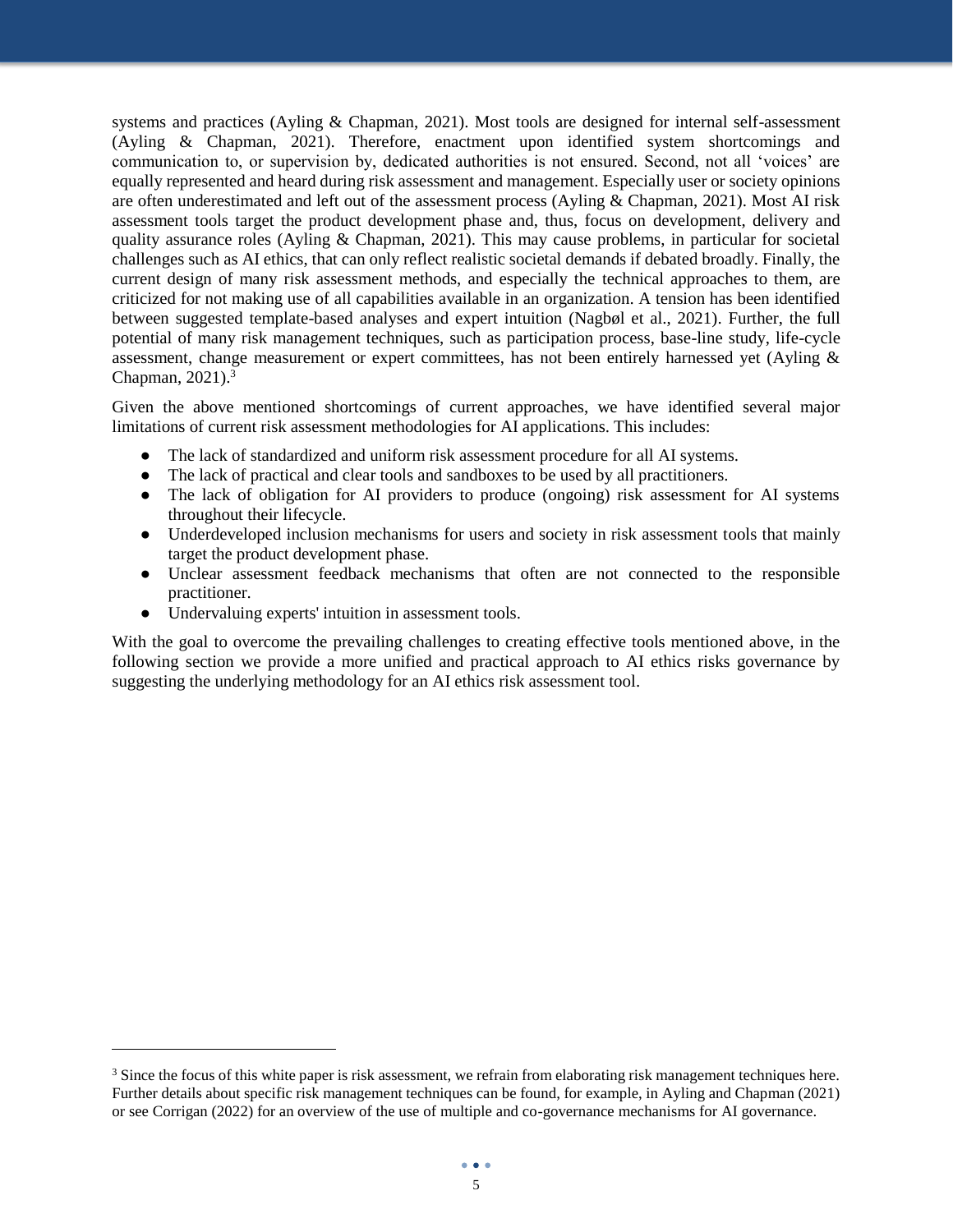### **Creating a unified and practical approach to AI ethics risks governance**

Our proposed approach builds on, integrates and enhances past efforts and insights generated by governments, industry and academics with regard to risk assessment. Specifically, from governmental' efforts, we adopt the proposition of classifying AI risks into levels (such as high, medium and low risk), using key requirements for trustworthy AI (e.g., human agency and oversight), as well as drawing on developed checklist drafts that can guide assessments. From the industry efforts, we prioritize the need to develop concrete procedures and practical tools that can be deployed in companies for risk assessment. From academia, we apply a selection of the moral intensity dimensions (e.g., magnitude of consequences) in our framework. These dimensions not only provide a more nuanced measure of the extent of ethical implications, but also coincides well with the conception of risk which, by definition, considers the magnitude of consequences, as well as its probability.

| <b>Origin of approaches</b> | Aspects we draw upon                                                   |
|-----------------------------|------------------------------------------------------------------------|
| Policymakers                | AI risk classification<br>• Key trustworthy AI requirements checklists |
| Industry                    | Practical toolkits                                                     |
| Academia                    | Moral intensity dimensions<br>$\bullet$                                |

**Table 1**. Comparison of reused approaches from the different fields.

### **Key Features**

Our risk-based approach establishes easy and practical steps to be followed by users in the endeavor to inform them about risk potentials and consequently, needed interventions in regard to any of their particular technological applications. To do so, the following features are integrated in our approach:

- **Granular risks self-assessment & quantification:** In the form of a questionnaire, users are guided through the process of risk assessment. The risk assessment is organized according to particular risks (e.g., human agency and oversight; technical robustness and safety; privacy and data governance; transparency; diversity, non-discrimination; societal and environmental wellbeing; accountability). For each of these risks, the risk intensity (composed of its prevalence, magnitude and probability) as well as reaction probability (composed of its proximity, corresponding social discourse and temporal immediacy) are assessed. Based on the risk self-assessment, our approach offers a concrete risk quantification in the form of a Reaction Urgency Index.
- **Granular risks visualization:** The information retrieved from the Reaction Urgency Index is summarized and pictured in a risk Reaction Urgency Matrix. This visualization allows users to review the results of the risk-assessment for each individual risk of a particular technological application.
- **Holistic risk categorization:** Furthermore, the value of the two dimensions of the Reaction Urgency Index (i.e., risk intensity and reaction demand) determine the categorization of the overall risk of the technology into low, medium or high stakes. From this, in one glance, a general feel / knowledge of the technology's overall riskiness can be obtained.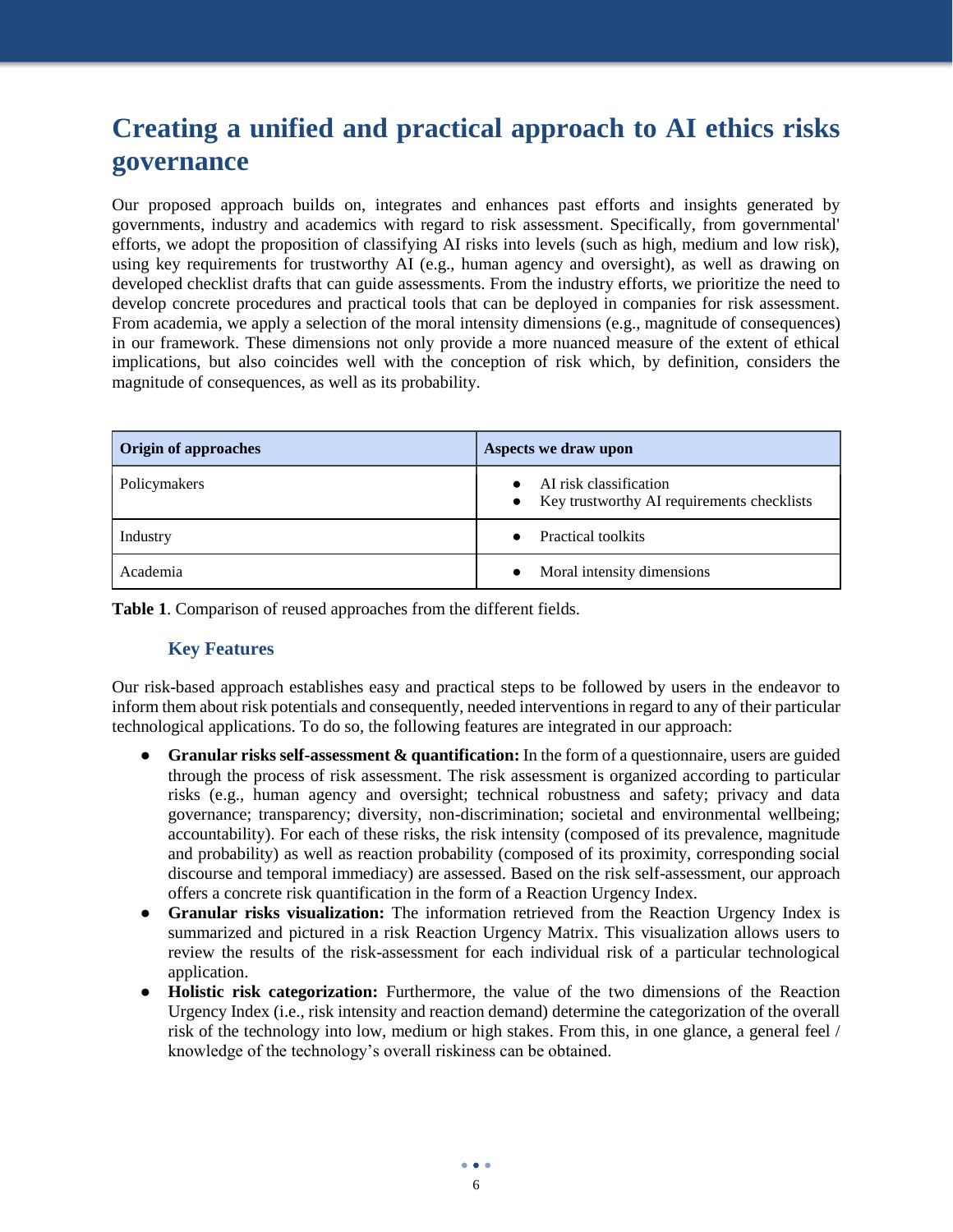Figure 1 outlines how our proposed approach integrates the key features described above. The concrete steps to be taken by the user of this tool and the functionality of key features will be elaborated in more detail in the following section.



**Figure 1**: Proposed risk assessment process.

### **Process Description**

Our approach addresses and unifies the identified key features through a *Risk Reaction Urgency Matrix*, based on a *Reaction Urgency Index*. Incorporating risk intensity along with reaction demand, the Reaction Urgency Index displays how severe a certain risk and its impacts are, as well as indicates the necessity for an AI provider to initiate countermeasures. Based on this information, the Risk Urgency Matrix (depicted in Figure 2) can be derived. Figure 2 outlines the matrix that is built off the seven key requirements for trustworthy AI and their sub-categories (AI HLEG, 2019) and structures identified risks according to these principles. Scores are calculated per sub-category for each key principle to break down the quantification, giving more detailed insights and increasing the assessments practicability. Results are presented with a heatmap to help direct the AI provider's reaction per risk subcategory (darker shades of blue reflect higher risk reaction urgency scores) and illustrate where risks are stronger and increasing mitigating reaction capacities is required.

| <b>Risks</b> linked to               |                                                |                                       |                     |                                                   |                                                   |                                                      |
|--------------------------------------|------------------------------------------------|---------------------------------------|---------------------|---------------------------------------------------|---------------------------------------------------|------------------------------------------------------|
| <b>Human agency</b><br>and oversight | <b>Technical</b><br>robustness and<br>safety   | <b>Privacy and data</b><br>governance | <b>Transparency</b> | Diversity, non-<br>discrimination<br>and fairness | Societal and<br>environmental<br>well-being       | <b>Accountability</b>                                |
| Fundamental<br><b>Rights</b>         | Resilience to<br>attack and<br>security        | Privacy and data<br>protection        | Traceability        | Avoidance of<br>unfair bias                       | Sustainable and<br>environmentally<br>friendly Al | Auditability                                         |
| Human agency                         | Fallback plan and<br>general safety            | Quality and<br>integrity of data      | Explainability      | Accessibility and<br>universal design             | Social impact                                     | Minimization and<br>reporting of<br>negative impacts |
| Human oversight                      | Accuracy<br>Reliability and<br>Reproducibility | Access to data                        | Communication       | Stakeholder<br>Participation                      | Society and<br>Democracy                          | Trade-offs<br><b>Redress</b>                         |

**Figure 2**: Risk Reaction Urgency Matrix. Darker shades of blue reflect higher risk reaction urgency scores.

**Risk Reaction Urgency**: To obtain the risk reaction urgency scores that determine the shade of blue used in the heatmap-matrix, we propose a 3-step process including (0) a *preliminary qualitative overview,*  assessing detailed facets of the particular risk categories, (1) the calculation for *Risk Intensity,* determining how strong the risks are and (2) the *Reaction Demand* assessment, defining how important a reaction upon determined risks will be.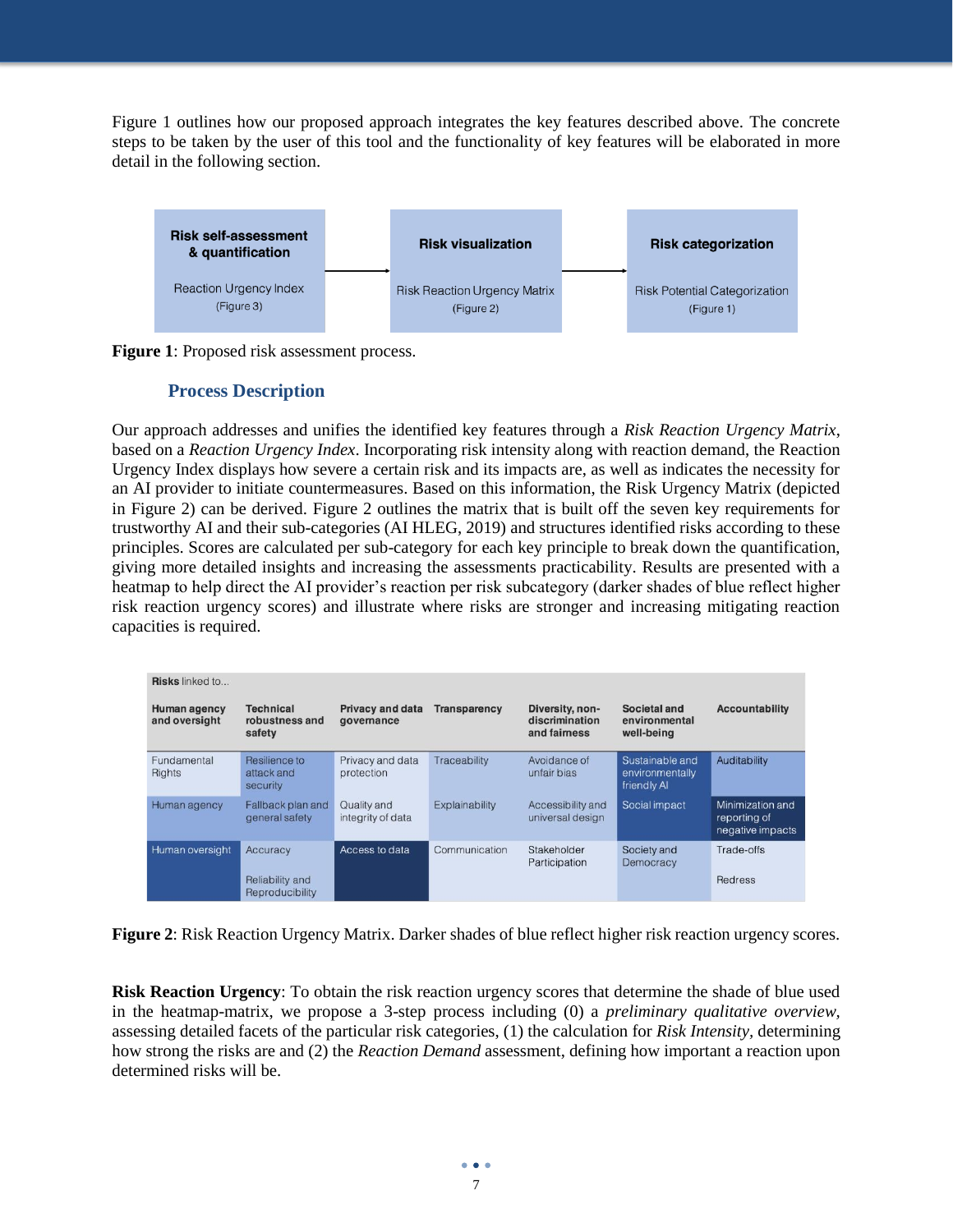Previous literature has already extensively focused on developing checklists for qualitative AI risk assessment. We therefore propose to reuse existing approaches for step 0, the preliminary qualitative overview, focusing on an exploratory evaluation of the AI technology to be investigated. The Assessment List for Trustworthy Artificial Intelligence (ALTAI) can serve as a first point of reference and complements our Reaction Urgency Matrix, as both build off the seven key principles for trustworthy AI. However, other risk assessment checklists than the ALTAI can also be considered as baseline.

For calculating the suggested Risk Reaction Urgency Index, we reuse the moral intensity score by Wernaart (2021) and adapt it to the context of AI risk determination. Figure 3 outlines the proposed calculation process including steps 1 and 2 of our proposed process, the Risk Intensity estimation and the Reaction Probability evaluation.

Three concepts are considered to assess Risk Intensity per defined risk (sub-)category. First, a risk's *prevalence*, determining the ubiquity of consequences resulting from the defined risk categories. Second, a risk's *magnitude,* assessing how strong consequences affect those that are impacted. And third, a risk's *probability,* estimating the likelihood of negative consequences resulting from defined risks.

An AI provider's reaction demand constitutes the necessity to take action and is measured using three concepts. *Proximity* indicates the strength with which the AI provider perceives negative consequences resulting from risks of certain (sub-)categories. *Social discourse* around consequences and related mitigation strategies reflects how important a reaction to a certain risk is for society. Finally, through *temporal immediacy*, the timeline and potential urgency of a risk reaction is determined.

The concrete items to measure our suggested concepts can be presented in the form of a practical checklist and all items can be rated on a scale, e.g., from low to high. Like this, an evaluation can be easily determined by summing all concept scores for risk intensity and reaction demand individually and jointly to obtain the final Reaction Urgency Index per (sub-)category, which will later inform the shading in the Risk Reaction Urgency Matrix.

**A Use Case:** To outline an example assessment, according to an expert workshop (IEAI, 2022), for technological applications in the mobility sector, such as autonomous vehicles, the assessment of particular risks could transpire as follows: the risk intensity for the principle "technical robustness and safety" would be rated high due to the complexity and wide variety of system properties that could open up technical issues leading to road accidents, potentially involving great magnitudes of injuries. Similarly, the reaction probability would be rated high, since the corresponding social backlash (i.e., high rating for social discourse) can be expected to be high as well. Therefore, the Reaction Urgency Index and subsequently the categorization for the principle "technical robustness and safety" would be considered high (i.e. shaded dark blue in the matrix).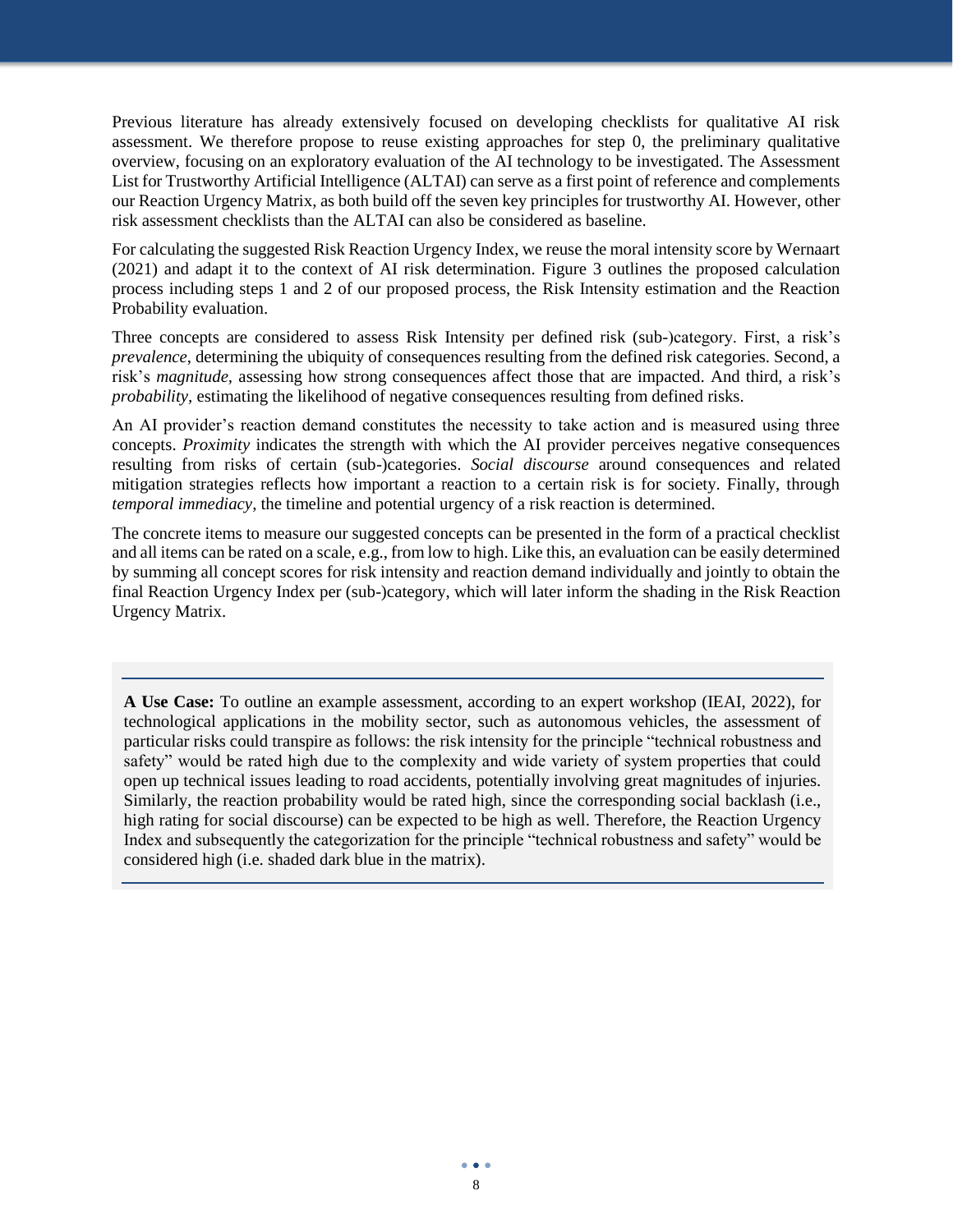|                 |                                   | <b>Risks</b> linked to                                                                                           |                                       |                                   |              |                                                      |                                             |                |  |
|-----------------|-----------------------------------|------------------------------------------------------------------------------------------------------------------|---------------------------------------|-----------------------------------|--------------|------------------------------------------------------|---------------------------------------------|----------------|--|
|                 |                                   | Human agency and oversight                                                                                       | Technical<br>robustness<br>and safety | Privacy and<br>data<br>governance | Transparency | Diversity,<br>non-<br>discrimination<br>and fairness | Societal and<br>environmental<br>well-being | Accountability |  |
|                 |                                   | Fundamental<br>Human<br>Human<br>oversight<br>rights<br>agency                                                   | $\cdots$                              |                                   |              |                                                      |                                             |                |  |
|                 | <b>Prevalence</b>                 | How many people would be affected by risks related to this (sub-)principle?                                      |                                       |                                   |              |                                                      |                                             |                |  |
| Risk Intensity  | <b>Magnitude</b>                  | How strong would those that are impacted be affected by risks related to this (sub-)principle?                   |                                       |                                   |              |                                                      |                                             |                |  |
|                 | Probability                       | How likely are (without further countermeasures) negative consequences of risks related to this (sub-)principle? |                                       |                                   |              |                                                      |                                             |                |  |
|                 | Proximity                         | How strong are you impacted by risks related to this (sub-)principle?                                            |                                       |                                   |              |                                                      |                                             |                |  |
| Reaction Demand | <b>Social</b><br><b>Discourse</b> | How impactful is the societal reaction answering risks related to this (sub-)principle?                          |                                       |                                   |              |                                                      |                                             |                |  |
|                 | Temporal<br>Immediacy             | How urgent is the reaction to risks related to this (sub-)principle?                                             |                                       |                                   |              |                                                      |                                             |                |  |
|                 |                                   | <b>Reaction Urgency Index</b>                                                                                    |                                       |                                   |              |                                                      |                                             |                |  |

**Figure 3**: Reaction Urgency Index calculation.

**Risk Reaction Urgency Matrix:** The resulting Risk Reaction Urgency Matrix can help organizations assess in detail where risks of AI technologies lie and where mitigating reactions can and should be determined. Both use purposes, internal self-assessment or external justification, are conceivable. Further, a Risk Reaction Urgency Index can help classify an AI system's overall categorisation of risk potential and, for instance, needed actions if certain thresholds are exceeded in total or per subcategory. A proposition of risk potential categorization can be found in Figure 4. Depending on the derived risk stakes, mandatory or non-mandatory response measures may be established. For low risk stakes, for example, the AI provider could be responsible for appropriate regular reassessment and reporting, while high risk stakes could require monitoring by authorities or joint definition of countermeasures. For medium risk stakes, a participatory design process or regular monitoring through authorities may be envisaged.

|                                     | Low risk intensity | <b>High risk intensity</b> |
|-------------------------------------|--------------------|----------------------------|
| Low reaction demand Low stake       |                    | Medium stake               |
| High reaction demand   Medium stake |                    | High stake                 |

**Figure 4**: Risk potential categorization of the overall AI application based on our proposed index calculation.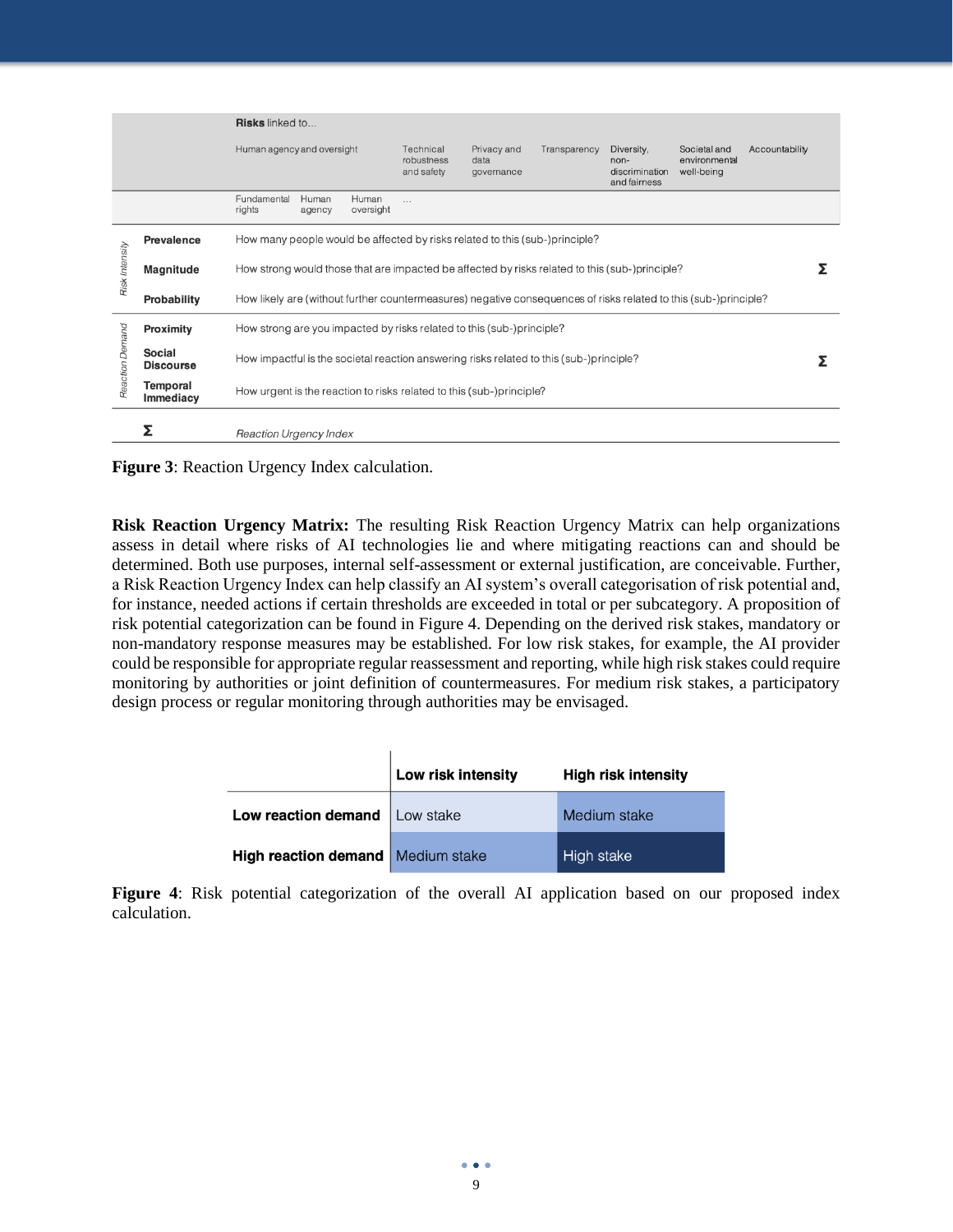#### **Discussion**

The approach proposed here builds on existing work but supports a more holistic and risk-oriented approach. By re-using recognised and appreciated work proposed by the High Level Expert Group (AI HLEG, 2019), and aligning with the risk based approach of the AI Act (Regulation 2021/0106), we hope to clarify a path for risk assessment of low, medium and high risk AI systems alike. As regulation calls for risk management, our tool participates in paving the way towards the mitigation of dangers arising from the use of any AI-system.

A priority for the future of applied AI ethics, and thus risk assessment and management, is transparency. Through a practical and understandable tool, our approach bridges the gap between outside stakeholders and producers / practitioners to better understand risks related to AI.

Through the creation of a Reaction Urgency Index, we want to support companies in pointing out specific risks arising from their product, while at the same time supporting creators and practitioners in prioritizing their work in a realistic timeline to keep the quality of the product up and its risks low. It is however important to note that our tool does not aim to standardize risk assessment to the point of losing sight of expert opinion. The subjectivity of the two first steps of our approach keep at the center of the process the need for expertise and specific knowledge, while allowing for temporization with numbers and figures from the market.

As an overview, Table 1 highlights why our solution addresses the challenges identified in the previous section.

| <b>Challenges</b>                                                                                                                                                                                                                                                                                                                                                                                                         | <b>Our Approach</b>                                                                                                                                                                                                                                                                                                                                                                                                                      |  |  |
|---------------------------------------------------------------------------------------------------------------------------------------------------------------------------------------------------------------------------------------------------------------------------------------------------------------------------------------------------------------------------------------------------------------------------|------------------------------------------------------------------------------------------------------------------------------------------------------------------------------------------------------------------------------------------------------------------------------------------------------------------------------------------------------------------------------------------------------------------------------------------|--|--|
| standardized and<br>uniform<br>risk<br>A<br>assessment procedure for all AI-systems<br>has not yet been reached.                                                                                                                                                                                                                                                                                                          | Our approach is sector and system holistic. All AI<br>systems can be considered through its scope,<br>regardless of its high or low complexity as it builds<br>off moral and practical graspable concepts.                                                                                                                                                                                                                               |  |  |
| Current approaches do not offer practical<br>and clear tools and sandboxes to be used by<br>all practitioners.<br>There is a lack of obligation to produce<br>$\bullet$<br>(ongoing) risk assessment for AI tools<br>throughout their lifecycle.<br>The risk assessment tools mainly target the<br>$\bullet$<br>product development phase which can lead<br>to a lack of consideration of risks for users<br>and society. | Each item of our assessment tool is <b>clearly</b><br>identifiable<br>and<br>understandable<br>by<br>AI<br>practitioners, while being accessible for any non-<br>technical person. Our tool allows for active and<br>reactive self-assessment throughout the life-cycle<br>of the AI, pinpointing possible risk on the long run<br>arising from the use of the system, with a possible<br>identification of the most underserved groups. |  |  |
| The assessment feedback is sometimes not<br>given to the responsible practitioner.<br>Experts' intuition can sometimes be<br>removed from the equation due to strict<br>tools, entailing the loss<br>of<br>expert<br>knowledge and intuition.                                                                                                                                                                             | Experts practitioners will be using this tool on their<br>subjective<br>allowing for<br>expertise<br>own.<br>assessment, and justifiable scoring in general,<br>while pinpointing specific areas creating specific<br>risks and thus facilitating identification of<br>responsible actors to inform.                                                                                                                                     |  |  |

**Table 2**. Comparison of identified challenges and offered solutions through our approach.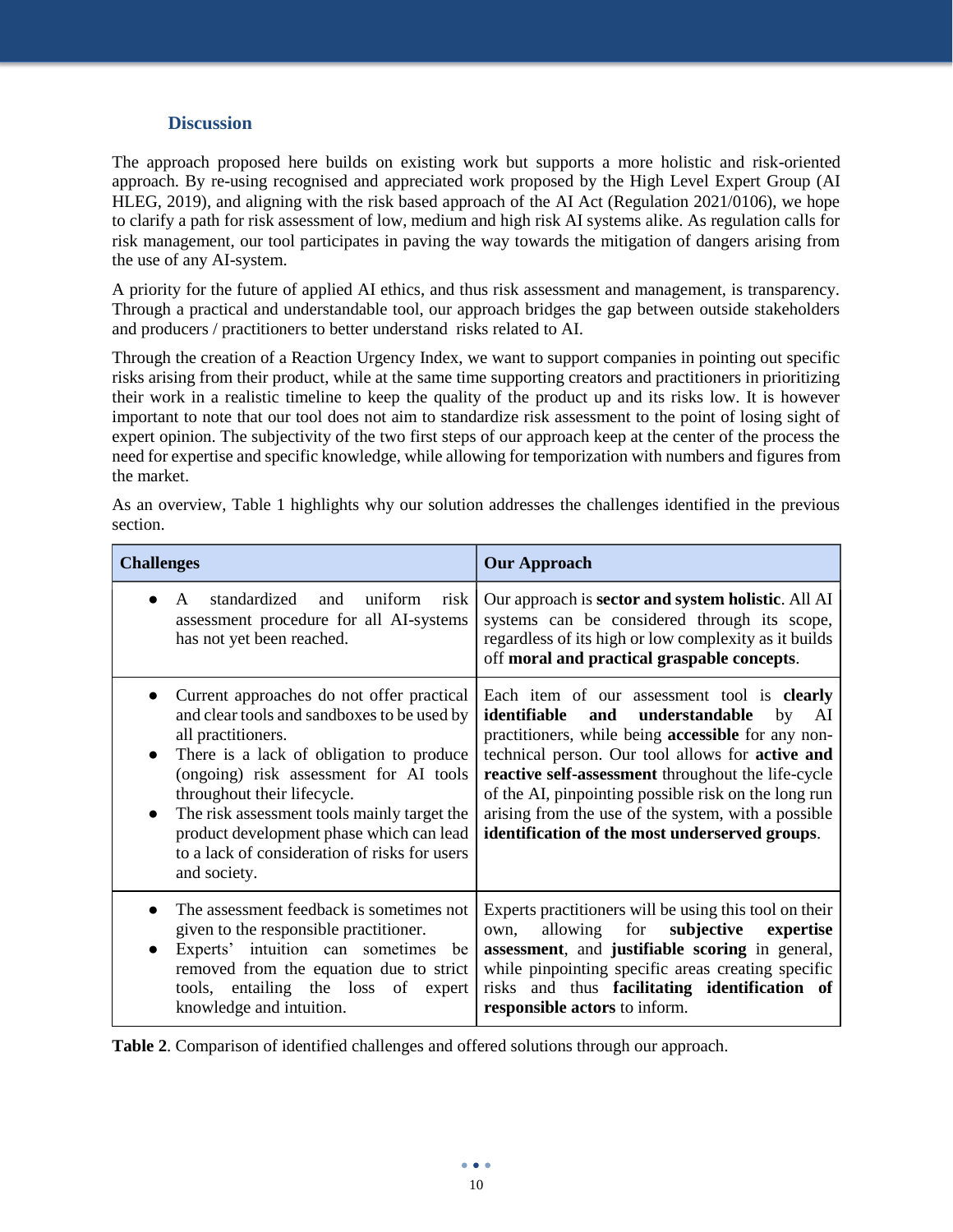### **Conclusion**

A current challenge of assessment tools for AI applications at this stage is that they are not fully agreed upon by different actors of the AI ecosystem. Governmental and international organizations' principles are too broad, while industry's propositions are often only tailored to specific sectors or systems. Additionally, each tool usually does not allow for discussions among different disciplines and stakeholders, as the tool might be too technical, or too broad and thus not applicable. The blueprint solution we offer follows a three step approach building off existing practices e.g. (1) Granular Risks Assessment, (2) Granular Risks Visualization and (3) Holistic Risk Categorization. The prototype proposed also refers to international organizations principles, and is transparent regardless of the level of expertise of the reader, while keeping its technical accuracy and expertise flexibility. Thus, the Risk Urgency Index is a practical, applicable, understandable and monitorable tool. Companies could use it throughout the lifecycle of the AI to ensure compliance with ethical principles, and react at adequate time if need be.

Our approach builds off existing work.Therefore, many of the components have already been studied, reviewed and validated, or even used in practice. Nevertheless, our tool is not yet to be understood as a ready-to-use concept, but rather a suggested first step or blueprint for the underlying methodology of a risk assessment tool that still needs to be enriched with missing information in the future.

Specifically, in future studies, we propose to develop concrete and justified items to measure the proposed concepts for risk intensity and reaction demand as well as validating the resulting questionnaires in field experiments. Further, thresholds and weights of the two dimensions risk intensity and reaction demand need to be determined. Questions about whether one dimension can offset another or whether some concepts used for measuring the two dimensions should receive higher weights than others still need to be further clarified. In particular, for a derivation of an overall risk potential of a certain technology, concrete distinctions on when an AI system should be classified as high, medium or low risk need to be determined. The resulting imposed actions from the risk classification and whether or not those actions should be obligatory can then be aligned. Finally, a future step for our proposed approach is to test and validate it in practice in order to demonstrate a proof of concept and further adapt the process to organizational demands.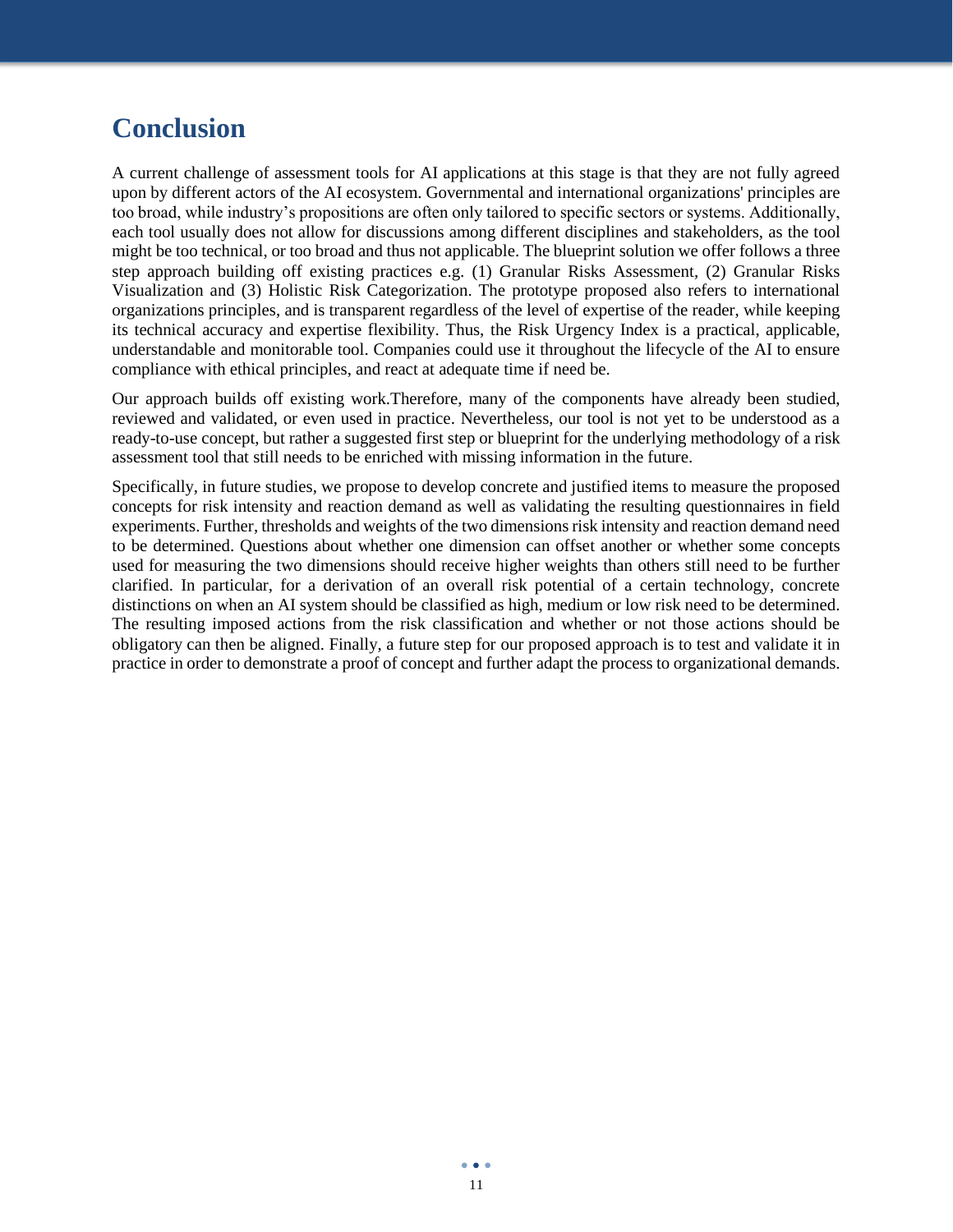### **References**

- Australian/New Zealand Standards (2004), Risk Management: AS/NZS 4360, Standards Australia International and Standards, New Zealand.
- Ayling, J., & Chapman, A. (2021). Putting AI ethics to work: are the tools fit for purpose? *AI and Ethics, 1*-25.
- Bartneck, C., Lütge, C., Wagner, A., & Welsh, S. (2021*). An introduction to ethics in robotics and AI*  (p.117). Springer Nature.
- Charter 2012/C 326/02. Charter of Fundamental Rights of the European Union. European Union[.](https://www.refworld.org/docid/3ae6b3b70.html) <https://www.refworld.org/docid/3ae6b3b70.html>
- Centre for Data Ethics and Innovation. (2020). *AI Barometer 2020*. GOV.UK. https://www.gov.uk/government/publications/cdei-ai-barometer
- Clarke, R. (2019). Principles and business processes for responsible AI. *Computer Law & Security Review, 35*(4), 410-422.
- Corrigan, C. (2022). Lessons learned from co-governance approaches Developing effective AI policy in Europe. *Digital Ethics Lab Yearbook 2021*, Springer. (Forthcoming)
- Corvellec, H. (2010). Organizational risk as it derives from what managers value: A practice‐based approach to risk assessment. *Journal of Contingencies and Crisis Management*, 18(3), 145-154.
- Ebers, M. (2020). Regulating Explainable AI in the European Union. An Overview of the Current Legal Framework(s). Liane Colonna/Stanley Greenstein (eds.), *Nordic Yearbook of Law and Informatics 2020: Law in the Era of Artificial Intelligence*.
- Ezeani, G., Koene, A., Kumar, R., Santiago, N., & Wright, D. (2021). A survey of artificial intelligence risk assessment methodologies: The global state of play and leading practices identified. *Ernst & Young LLP*.
- Felländer, A., Rebane, J., Larsson, S., Wiggberg, M., & Heintz, F. (2021). Achieving a Data-driven Risk Assessment Methodology for Ethical AI. *arXiv preprint arXiv:2112.01282*.
- Floridi, L., Holweg, M., Taddeo, M., Amaya Silva, J., Mökander, J., & Wen, Y. (2022). capAI-A Procedure for Conducting Conformity Assessment of AI Systems in Line with the EU Artificial Intelligence Act*. Available at SSRN 4064091*.
- German Federal Government. (2020). *Artificial Intelligence Strategy of the German Federal Government[.](about:blank)* https://www.ki-strategie-deutschland.de/files/downloads/Fortschreibung\_KI-Strategie\_engl.pdf
- Hacker, P. & Passoth, J., (2022). Varieties of AI Explanations under the Law. From the GDPR to the AIA, and Beyond. In: Holzinger, Goebel, Fong, Moon, Müller and Samek (eds.), *Lecture Note on Artificial Intelligence 13200: xxAI - beyond explainable AI*, Springer. http://dx.doi.org/10.2139/ssrn.3911324
- High-Level Expert Group on Artificial Intelligence (AI HLEG). (2019). *Ethics Guidelines for Trustworthy AI*. European Commission[.](https://ec.europa.eu/futurium/en/ai-alliance-) [https://ec.europa.eu/futurium/en/ai-alliance-C](https://ec.europa.eu/futurium/en/ai-alliance-)onsultation.1.html
- IEEE (2020). *IEEE 7010-2020 IEEE Recommended Practice for Assessing the Impact of Autonomous and Intelligent Systems on Human Well-Being*.

ISO (2018). ISO 31000 Risk Management.

- Kiran, A. H., Oudshoorn, N., & Verbeek, P. P. (2015). Beyond checklists: toward an ethical-constructive technology assessment. *Journal of responsible innovation*, *2*(1), 5-19.
- Kriebitz, A., Max, R., & Lütge, C. (2022). The German Act on Autonomous Driving: why ethics still matters. *Philosophy & Technology*, 35(2), 1-13.
- Lütge, C. (2017). The German ethics code for automated and connected driving. Philosophy & Technology, 30(4), 547-558.
- Lütge, C., Poszler, F., Acosta, A. J., Danks, D., Gottehrer, G., Mihet-Popa, L., & Naseer, A. (2021). AI4People: Ethical Guidelines for the Automotive Sector–Fundamental Requirements and Practical Recommendations. *International Journal of Technoethics (IJT)*, *12*(1), 101-125.